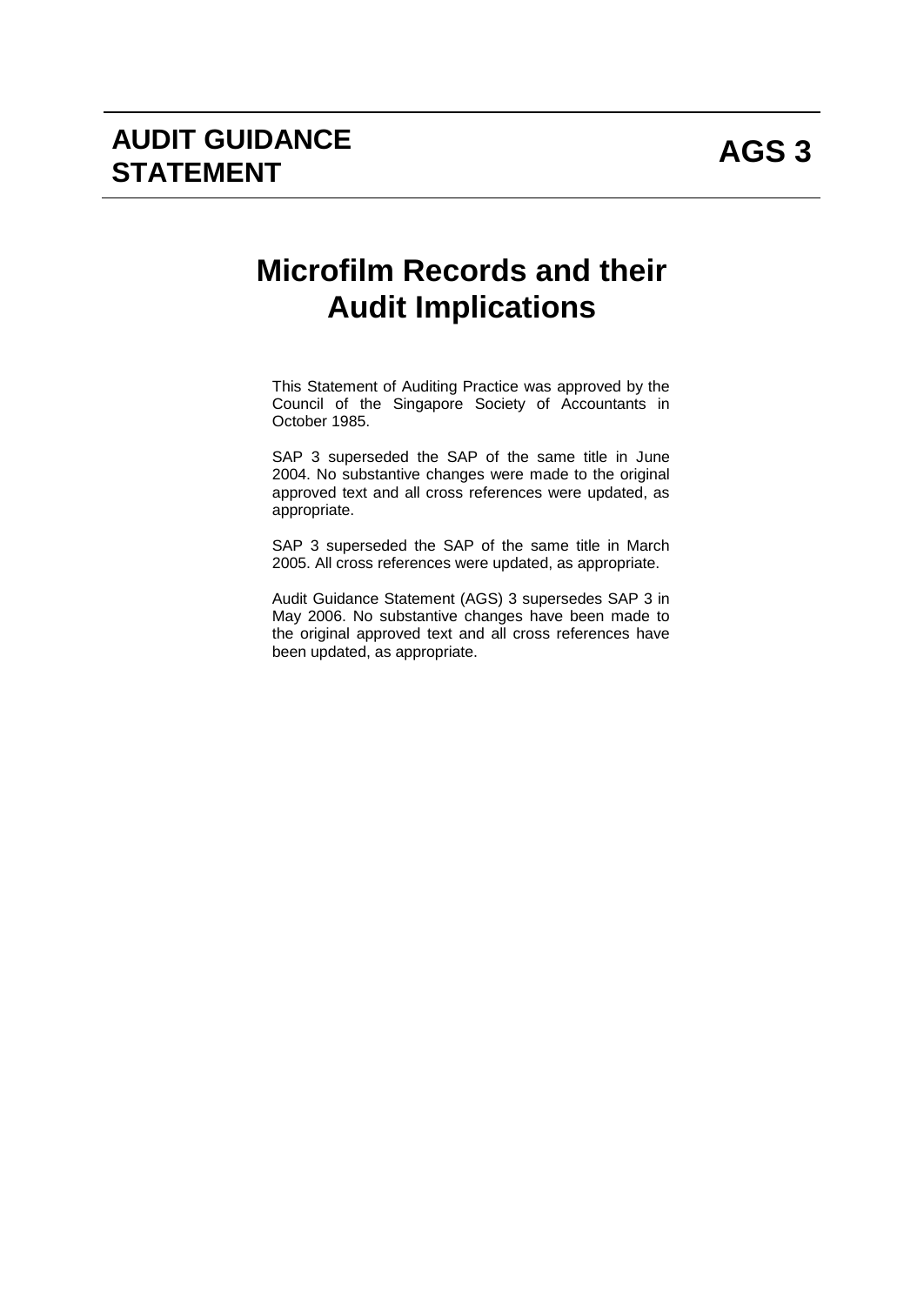## **CONTENTS**

#### *paragraphs*

| Introduction                               | 1              |
|--------------------------------------------|----------------|
| Some legal considerations                  | $2 - 6$        |
| Admissibility in evidence                  | $3 - 4$        |
| Proof by affidavit                         | 5              |
| Periods of limitation                      | 6              |
| Retention of documents for the audit       | $\overline{7}$ |
| Internal control over microfilming process | $8 - 9$        |
| Audit planning                             | 10             |
| Availability of records for the audit      | 11             |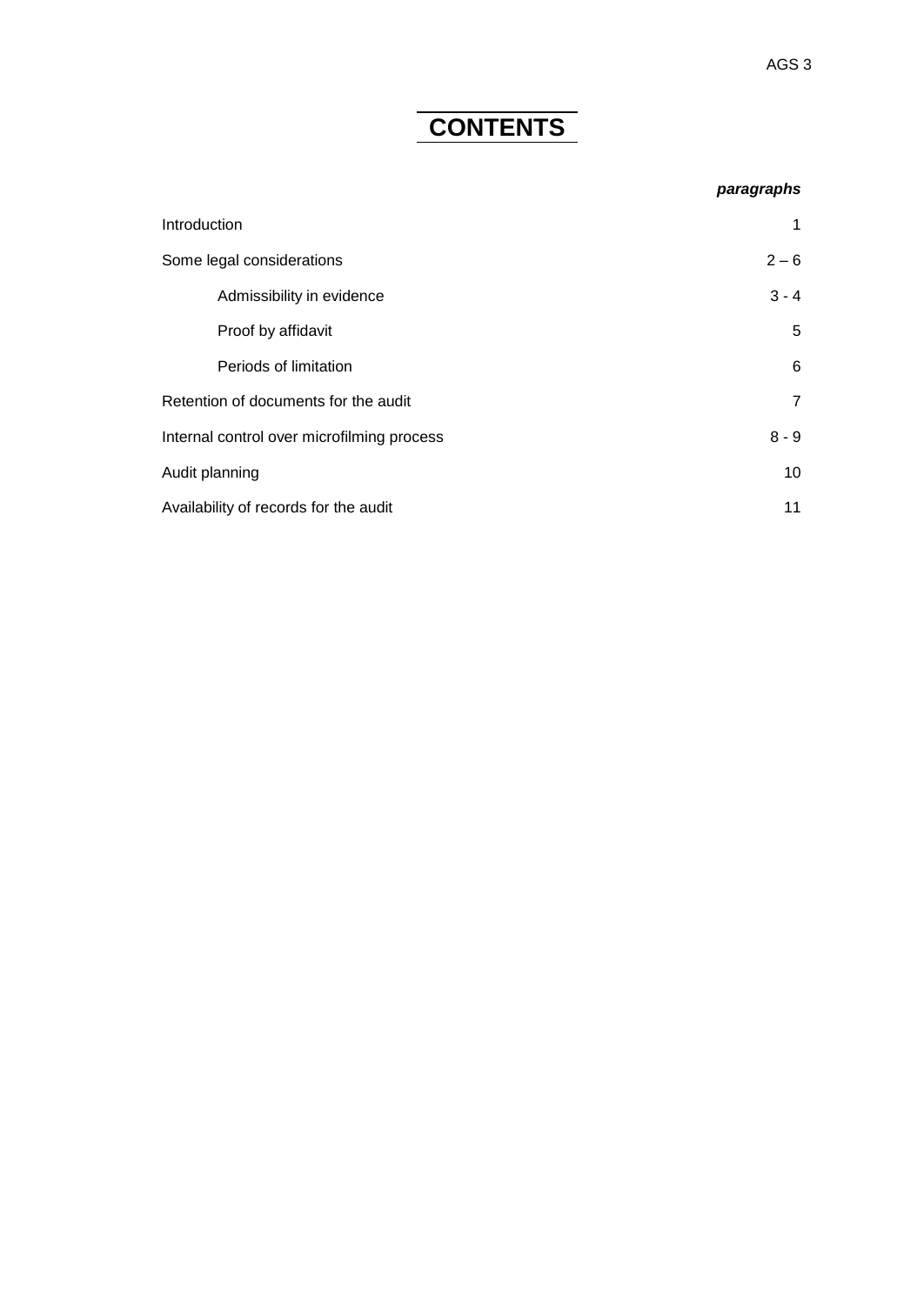## **Microfilm Records and their Audit Implications**

## **Introduction**

1. The increased cost of storage has led to the increasing use of microfilming for storing accounting records. This Statement sets out certain considerations in the audit of the financial statements of an entity which uses microfilm records. The legal considerations have been included to draw attention to some of the problems that may arise in keeping only microfilm records and will assist the auditor in responding to inquiries from those considering microfilm application for their accounting records. This Statement does not deal with the retention periods of documents and records whether in their original or in the form of microfilm; the relevant statutory provisions, for example, in the Companies Act, should be complied with in this regard.

## **Some legal considerations**

2. Business records are kept not only because they are necessary to the operations of the business but also because there are several statutes in Singapore that specifically require the retention of documents. **The statements made in this section are of a general nature only and not intended to deal exhaustively with the legal implications of microfilm records.**

#### Admissibility in evidence

- 3. There is at present no general statutory provision for the admission in evidence of microfilm copies of original documents. The general rule of evidence is that the original document should be produced to establish its contents. However, section 65 paragraph (c) of the Evidence Act (Cap. 97) provides that when the original has been destroyed or lost, secondary evidence may be given of the existence, condition or contents of the document. Secondary evidence includes copies made from the original by mechanical processes which in themselves ensure the accuracy of the copy (see section 63 paragraph (b) of the Act). Microfilming is a process that should satisfy this requirement of accuracy.
- 4. Users of microfilm records should familiarise themselves with sections 62 to 67 of the Evidence Act. They should also note that Singapore does not have the equivalent of the English Civil Evidence Act of 1968 where it is provided that in civil court proceedings if the entries are made in records (which include microfilm) and entered in the course of duty or business it could be admitted, but it is a very widely held view among legal circles in Singapore that microfilm copies of entries in books would, notwithstanding that there is no similar English legislation, still be admissible if they were systematically kept and kept in the normal course of business.

Proof of affidavit

5. The law requires evidence of the correctness of a copy of a document. It is often necessary to satisfy the Court as to the genuine nature of the copy by confirming that it has not been tampered with in any way and that the original was not destroyed for any dubious or unlawful reason. This verification of the copy is usually done through an affidavit sworn by the person submitting the copy stating that it is genuine and the reasons why he knows it to be genuine. It is therefore important that there are procedures laid down for the microfilming process to enable the person responsible for the processing to make the necessary affidavit.